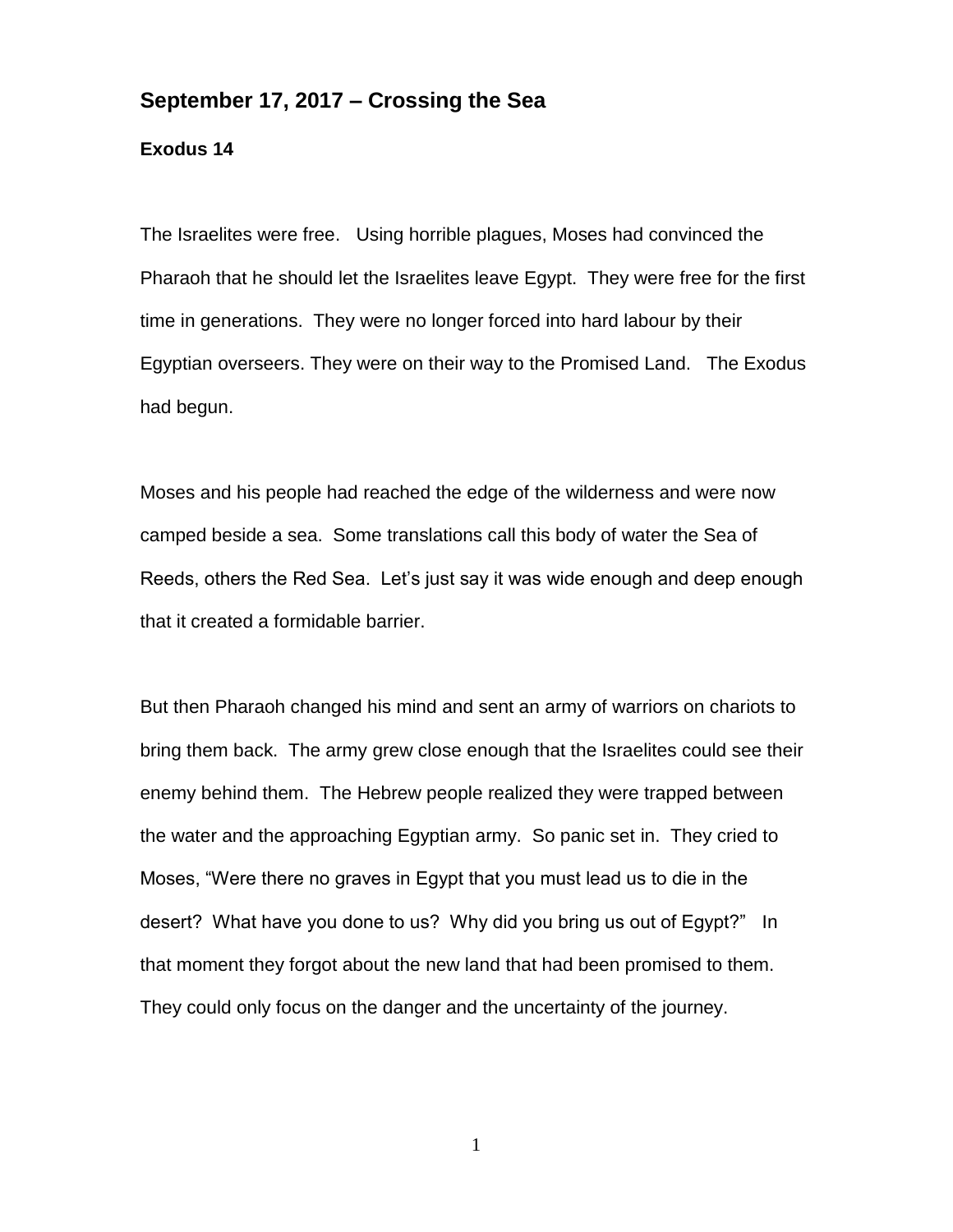How many times in our lives have we started on a journey to new life only to have fear and panic stop us in our tracks? I know I have to fight fear every time I try something new. Last summer I picked up a golf club for the first time in 30 years and I was terrified of being seen as a failure. My last semester at Emmanuel College I lost several weeks of work because my feeling of unworthiness was so strong it was paralyzing. My personal demons took over for a while and I couldn't write a word.

What journeys have you begun only to find yourself stopped in your tracks? When have you had to cross a sea that seemed way too deep and wide? When have you had demons like fear, grief, depression, or addiction take over your lives? When has this church community missed an opportunity to move forward because of fear? Is there a deep and wide sea that is blocking your path or our path to new life even now?

When Moses heard the panic in the voices of the Israelites he said, "Don't be afraid!" This is a statement that we hear over and over in the Bible. Some people even claim it's there 365 times… once for every day of the year. YHWH said it, Moses said it, Isaiah said it, the writers of the psalms sang it and of course, Jesus said it. "Don't be afraid." It's easy to say, but how to do we do it?

Moses goes on to day, "Stand your ground, and you will see the victory YHWH will win for you today…. YHWH will do the fighting for you; you have only to keep still!"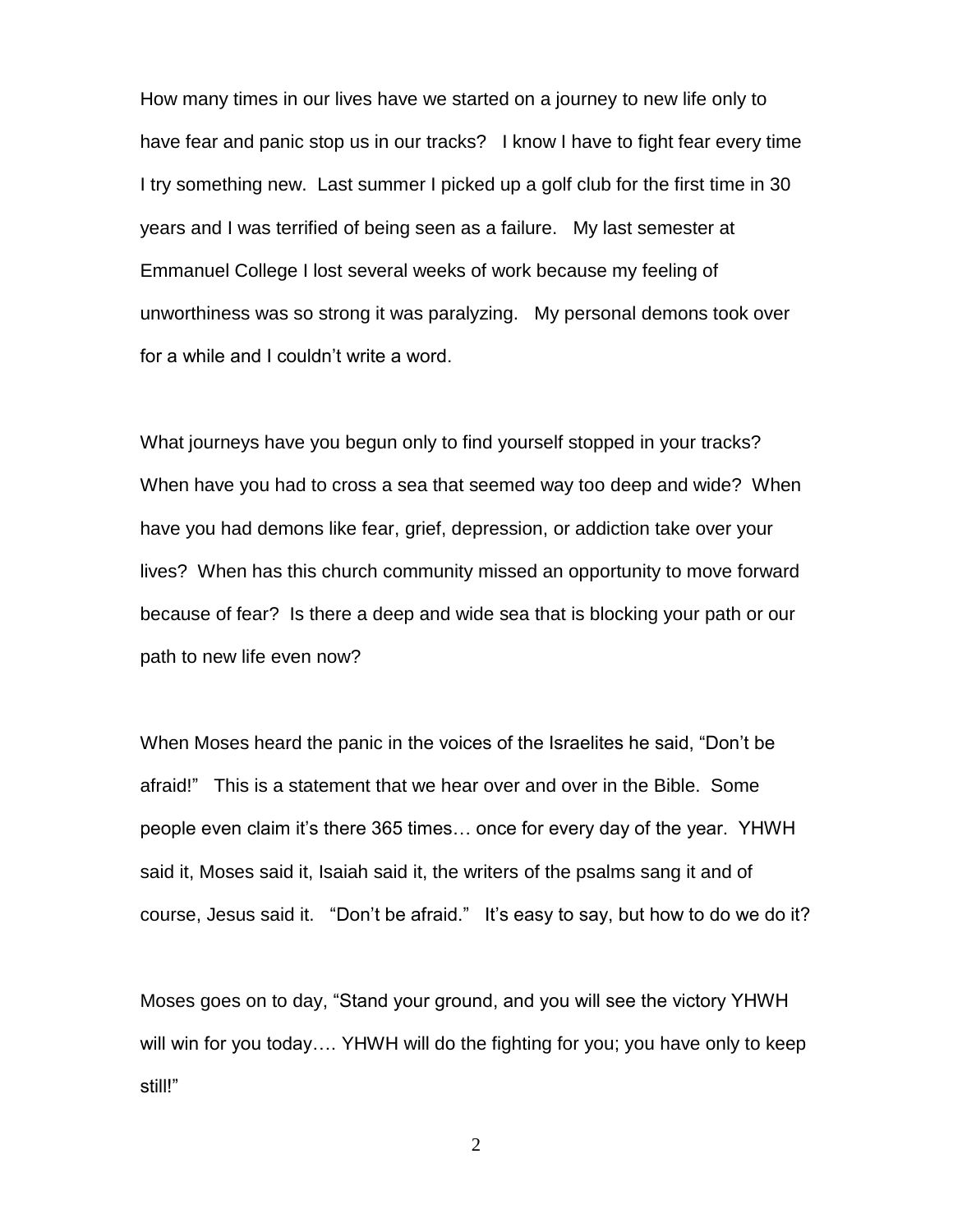First of all let's ask ourselves, "who is this YHWH, this God, that is going to fight for us?" Is it the YHWH who hardened Pharaoh's heart so that the Egyptian army would follow the Israelites into the wilderness? Is it the YHWH who says, "I will glorify myself at the expense of the ruler and the army?" Is it the YHWH who deliberately drowns the entire Egyptian army? One thing I know for sure, this manipulative, glory-seeking, murderous God is not my God. I believe in a God whose power is love, a God who is the essence of love. I believe in a mighty God whose only weapons are mercy and compassion.

So who was this manipulative, glory-seeking, murderous YHWH? This was the God that the Israelites worshipped over 3000 years ago. For them, YHWH was a mighty war God. But then Jesus came and lived among us and showed us a different God, a God of love. So I invite you to understand this story in a different way than the Israelites would have. I invite you to see this story as metaphor. To see this story as a way of understanding how God is there for us as we fight our own personal demons, as we fight to overcome the evil that is within each one of us.

Yes, we have to stand our ground. But we don't do it alone. We do it knowing that the power of God's love is with us. We do it knowing that God's love is able to conquer evil. Think of those Egyptian warriors as all the demons within us that we need to fight… our own fear, grief, depression, addiction, the many ways that we can sin through deceit, pride, lust, sloth, wrath and the list goes on. The God of love is there to help us overcome those barriers to our own freedom.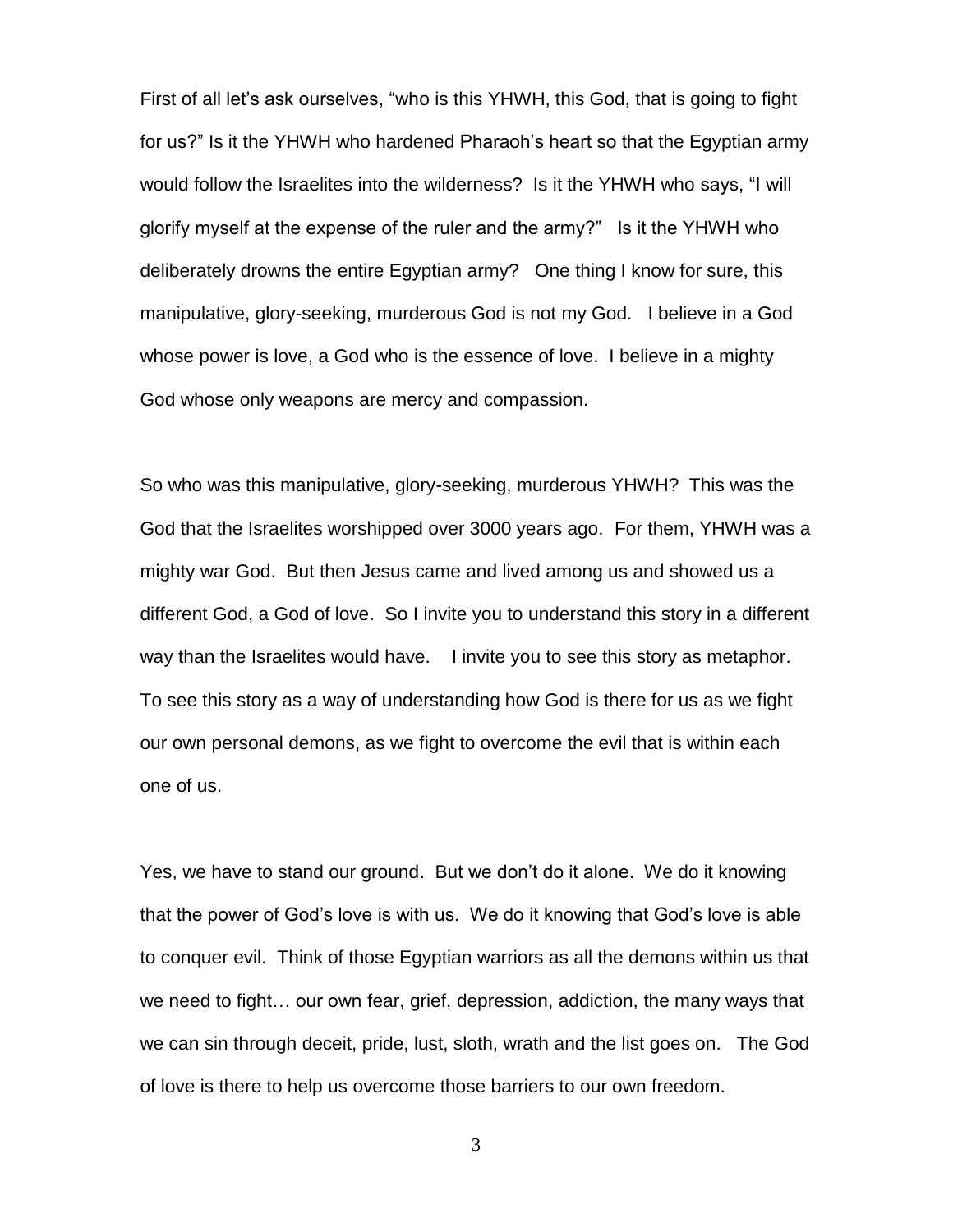And often standing our ground isn't enough. We actually have to move forward, forward into the unknown, just as the Israelites had to walk into and across the Sea of Reeds. YHWH provided a dry place for them to walk, but they had no way of knowing how long those walls of water would stand. They had no way of knowing if they could travel fast enough to stay ahead of the Egyptians. They had to trust in YHWH and go forward into the sea. They had to move through their fears and allow God's grace into their lives.

This week, after I sent out the bulletin, Staci Schaitel sent me a wonderful poem by a woman named Danna Faulds. I have chosen to share it with you now. It is called *Allow*.

## **Allow (Danna Faulds)**

There is no controlling life.

Try corralling a lightning bolt, containing a tornado. Dam a stream and it will create a new channel. Resist, and the tide will sweep you off your feet.

Allow, and grace will carry you to higher ground. The only safety lies in letting it all in: the wild and the weak; fear, fantasies, failures and success.

When loss rips off the doors of the heart, or sadness veils your vision with despair, practice becomes simply bearing the truth.

In the choice to let go of your known way of being, the whole world is revealed to your new eyes.